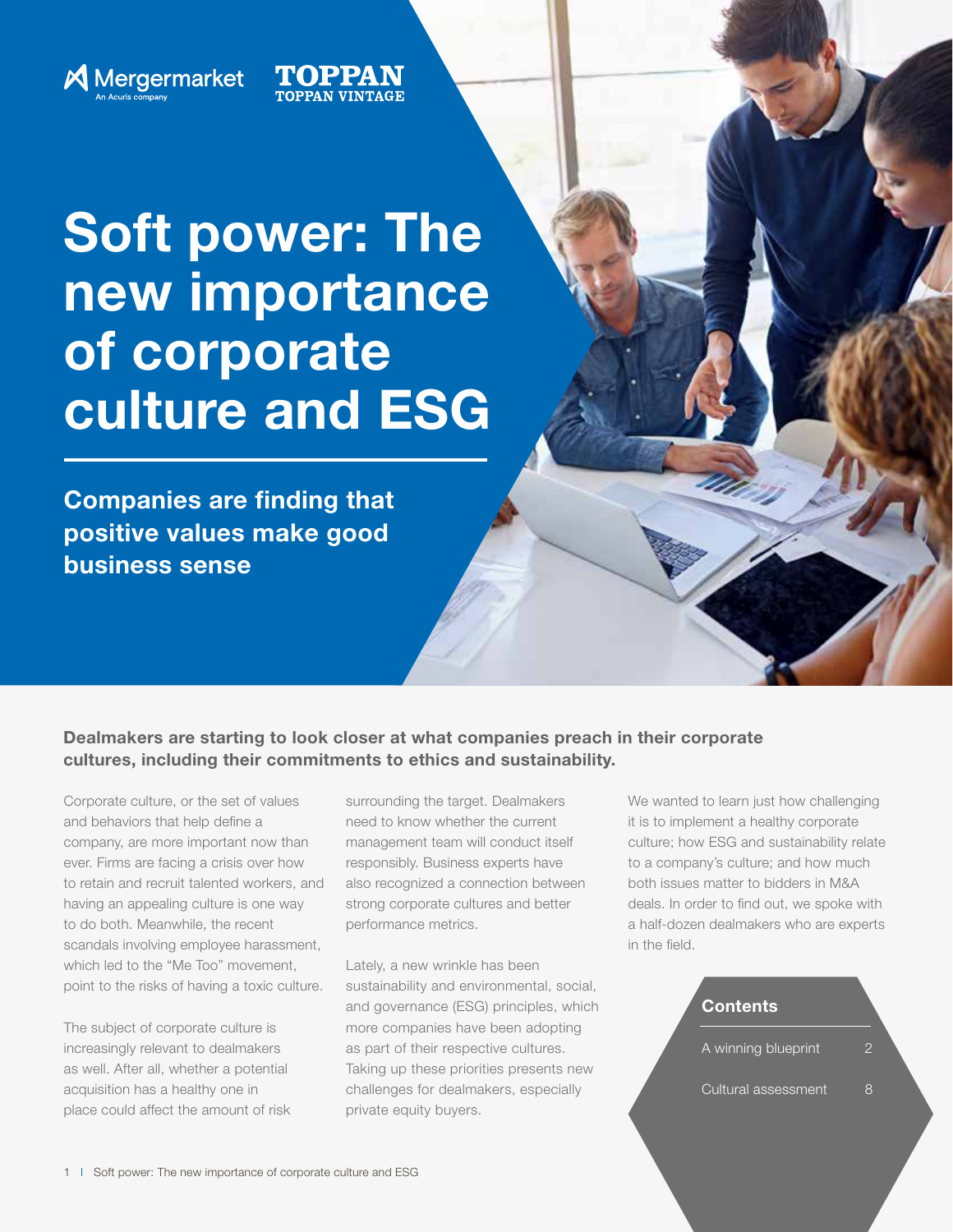# A winning blueprint

## The experts



Sara Bernow Partner, McKinsey & Company



Andrea Bonime-Blanc CEO, GEC Risk Advisory









Simon Propper CEO, Context America



Melissa Sawyer Partner, Sullivan & Cromwell

#### Mergermarket  $\bullet$  What are the biggest challenges in establishing and maintaining a positive corporate culture?

Blanc, GEC Risk Advisory

Andrea Bonime- • The biggest challenge is when leadership-i.e., the CEO—doesn't have a clue or interest in culture as an asset, and doesn't understand that for better or worse, he or she is the pinnacle of that culture. Leadership and culture are inextricably linked, one influencing the other consciously or unconsciously. That's how you end up with, on the one hand, the toxic cultures of The Weinstein Company under Harvey Weinstein, and Uber under Travis Kalanick. But it also explains the great cultures of Starbucks and Microsoft under Howard Schultz and Satya Nadella, respectively.

> Institutionalizing a great culture after the CEO who oversaw its growth and implementation is one of the toughest nuts for any organization to crack. It's something boards and executive teams need to work on consciously and proactively, and may include embedding performance management criteria that are not only financially-driven but that take into account environmental, social, and governance (ESG) issues, as well as culture. But the institutionalization effort must start at the very top of the organization, and work its way down into every nook and cranny.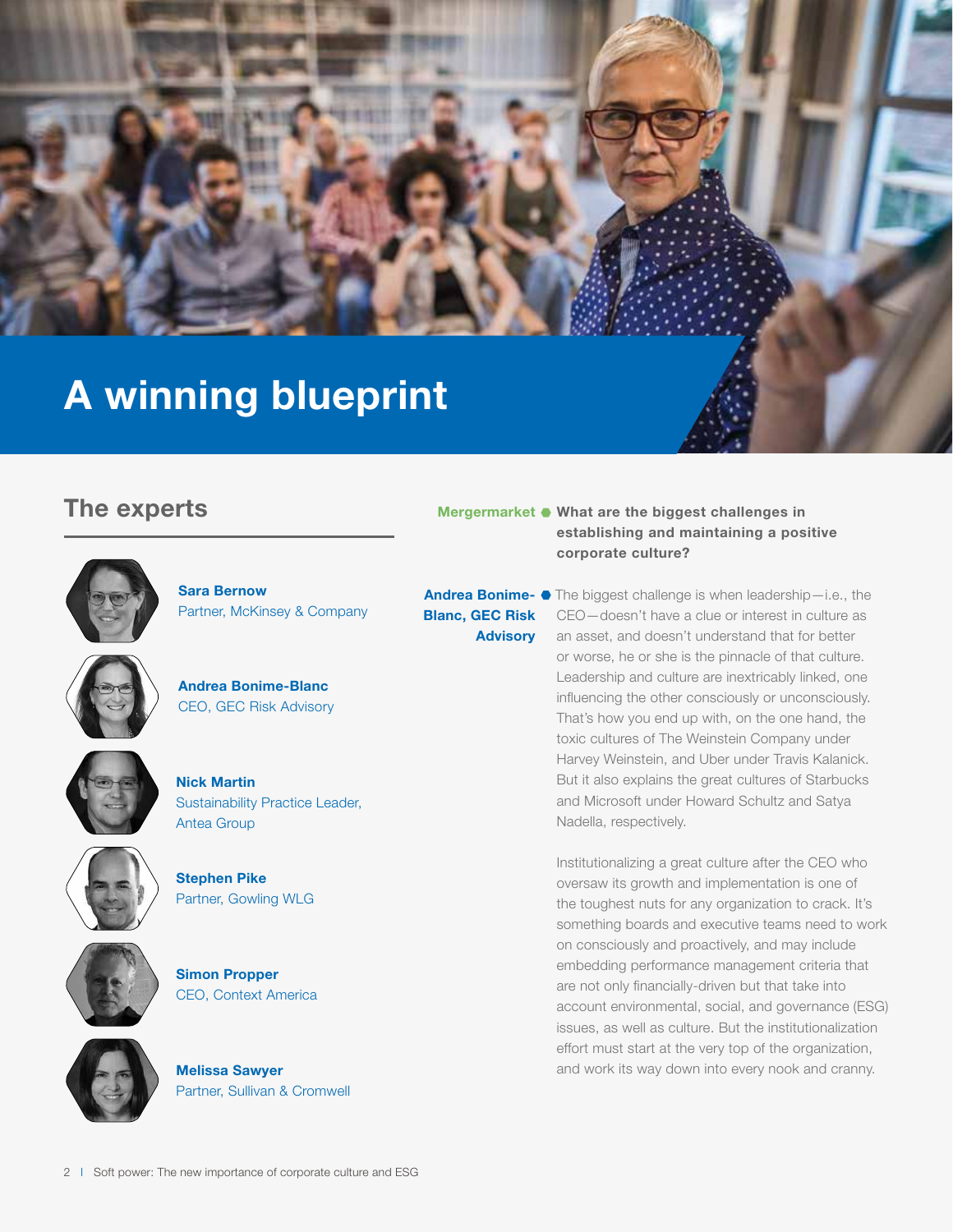## "The lack of authenticity and consistency by management often means values are a bit of a bolt-on for big corporations."

Simon Propper, Context America

Gowling WLG

Stephen Pike, • The first challenge is recognizing that there already is a culture, and that no business starts out with a blank slate. The next is appreciating what that culture is and understanding it at all levels of the organization. Many businesses declare success when they have articulated corporate culture at the board level, but it's more than just the tone at the top.

> Another challenge is understanding that culture change is a long and complicated process. Many organizations don't have the capability or appetite for change, evolution, or innovation, or they lack confidence in management's ability to create a positive corporate culture.

#### Melissa Sawyer, • The biggest challenge is striking the Sullivan & **Cromwell**

right balance between strategic planning and risk mitigation. If you left it up to the lawyers, the temptation would be to focus a lot of energy on avoiding worst-case scenarios, and dedicating a lot of resources towards compliance and policy-making functions. But at the same time, a vision of corporate culture that is only risk mitigation could negatively impact financial performance, as companies must engage in a certain measure of risk-taking in order to be profitable. What companies should focus on, and try to build their culture around,

is being thoughtful and ethical about what risks they're willing to take.

#### Simon Propper,  $\bullet$  Larger companies have the tallest Context America

obstacle when it comes to corporate culture, as it's often hard to get 10,000, 20,000, or as many as 100,000 people all feeling and thinking the same thing. It's particularly difficult when they see a lack of authenticity amongst management, who might be saying, "Here are our values and policy; it's all in our DNA." But at the same time, the employees see executive pay packages completely out of line with anything they can relate to. There is also all kinds of pressure to perform in sales or other ways, which make it extremely difficult to uphold softer values such as fairness and compassion.

The lack of authenticity and consistency by management often means values are a bit of a bolt-on for big corporations. The policy and value statements don't necessarily ring true to employees who feel, to some degree, exploited by their employers, and therefore not part of the big family that management would like to think their companies are.

Antea Group

Nick Martin, It's relatively easy to introduce a positive culture, because corporate leaders can set ambitious goals. They can make statements about how much positive change their company is going to make, but at the end of the day, they've got to be able to deliver. I think that's where a lot of companies struggle, especially when the goals involve sustainability. Those goals can be extremely difficult to achieve. You must have the full support of your organization, as well as functional leaders, middle management, etc., in order to come through.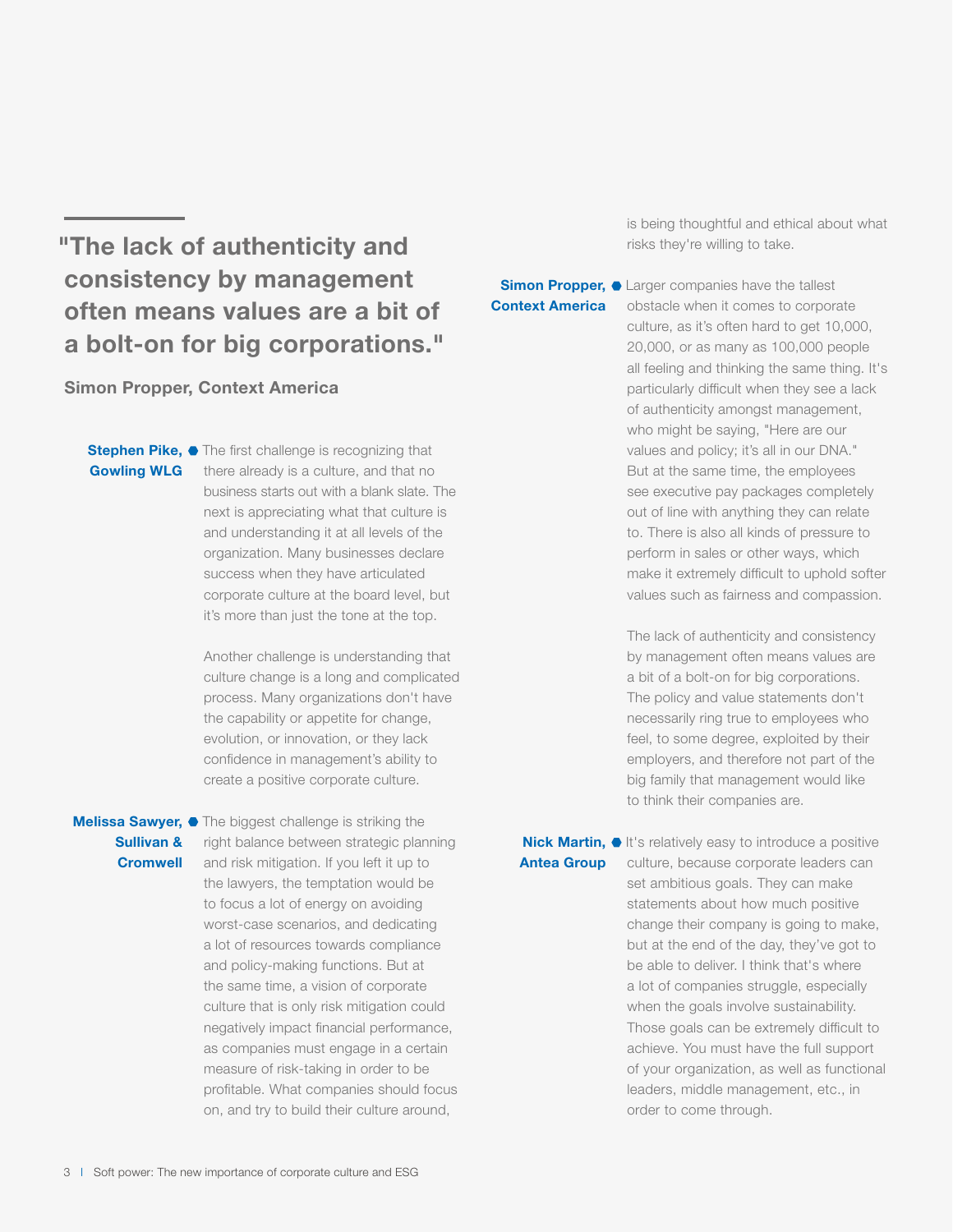It's great for organizations to talk, but another thing entirely to actually walk that talk. That's where you see companies really try to differentiate themselves. Some are able to embed ideals of sustainability in everything they do, from the markets they want to play in to the products they want to offer, as well as their research and development. It becomes part of their genetic fabric.



## Sullivan & **Cromwell**

Melissa Sawyer, • Better investor, community, and governmental relations are an important byproduct of having a good corporate culture. Meanwhile, on the employee front alone, companies historically viewed as having supportive and respectful environments for their employees tend to have better employee retention, and accordingly, lower costs associated with their human resources functions. We've also seen positive corporate cultures lead to the instilling of creative habits in employees, and a space within the company environment for innovation to bloom.

> On the opposite side of things, we've seen the negative impact of a bad corporate culture through the "Me Too" issues of the past year, as those companies with instances of workplace misconduct—and particularly misconduct targeted at women—have been the first to admit an inability to attract and retain talented women. It certainly does not count as a benefit when 50% of your potential workforce is unable or unwilling to work for you.

Context America

Simon Propper,  $\bullet$  I agree with Melissa about the benefit to employee retention. If you're in a field where there's a talent shortage, workers know they have their choice of employer and are essentially being courted all the time. In that scenario, once they've looked at location and remuneration packages, they're thinking, "Now what kind of company is this? Does it do good things and look after

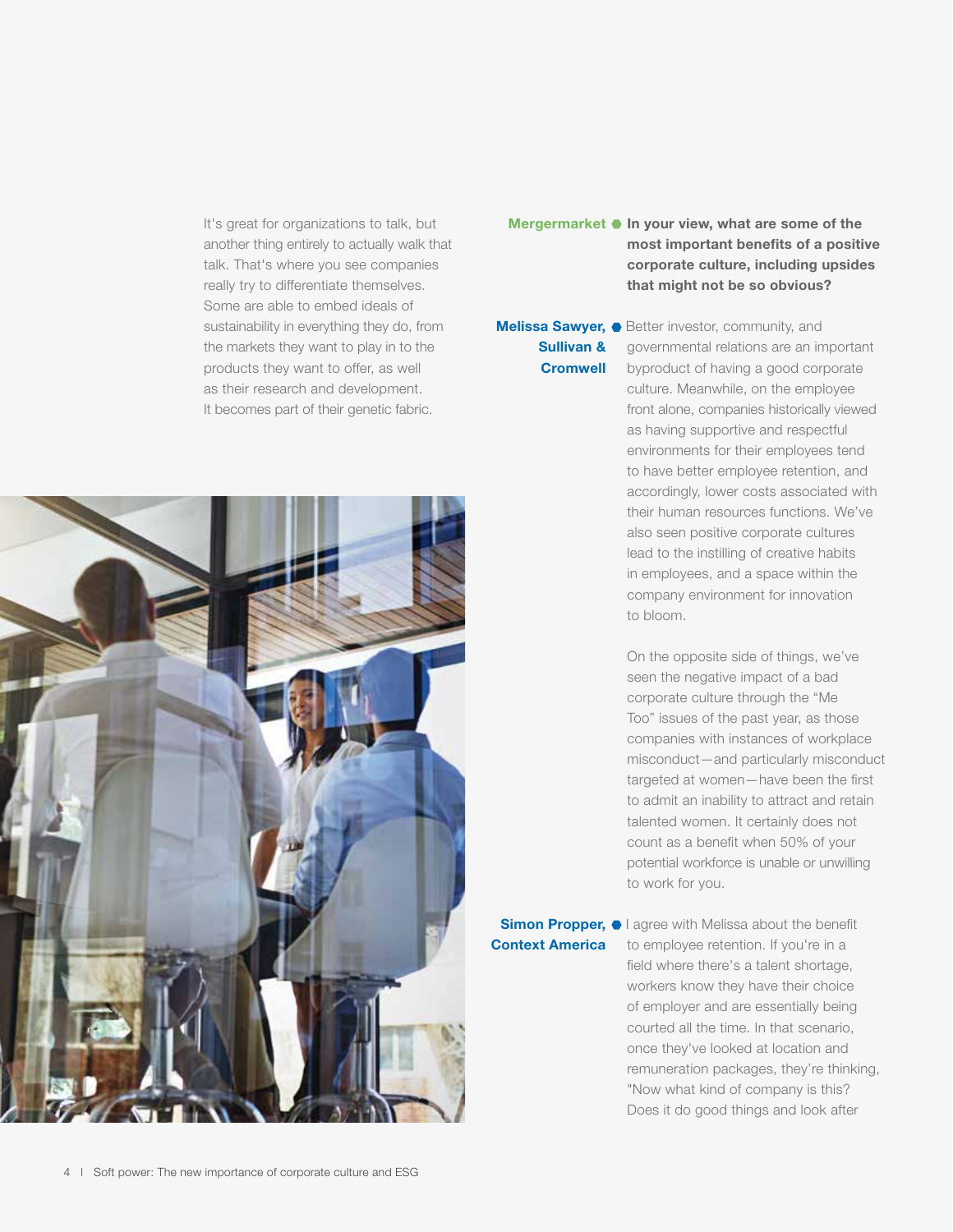people, and make things in a responsible and considerate way? Or is it sort of lacking?" As a differentiator between the types of companies someone would like to devote themselves to, and ones they would feel ambivalent or have concerns about, culture and, specifically, social and environmental sustainability are significant tools. Of course, that plays into the hands of smaller companies, because it's easier to establish a founder culture from day zero-forward.

A second benefit is in sales, particularly in many B2B markets, where there is the need to provide brand customers with confidence that you're not going to embarrass them through behavior. They don't want to find out about missteps in the supply chain of a product that ends up with their brand on it. They need to know you can be relied upon to conform to social and environmental requirements, and that only a sensible amount of checking and auditing is needed to ensure you do. That's all about culture, trust, and reputation.

There is also a benefit to investors, which is especially applicable in an acquisition situation, in which culture is essentially a risk management tool. After all, you can have all the ethical codes in the world, but if the culture turns a blind eye to them in order to get ahead in the short term, the company will be exposed to bigger risks, whether that's bribery and corruption, cutting corners in regulations, etc. There's an increased risk profile to a company with a poor culture. Two recent and very prominent examples—shocking ones, really—were Volkswagen in Europe, and Wells Fargo in the US. Both featured appalling missteps in corporate behavior,



which pointed to rotten cultures in their organizations. They're still dealing with the fines and liabilities from those missteps many years afterwards.

#### Blanc, GEC Risk **Advisory**

Andrea Bonime- • The biggest upside is a focused, purposeful workforce that is not wasting its time—and indirectly, corporate resources and money—back-biting and complaining about the bad culture. Instead, they're focused on teamwork, hitting targets, and camaraderie. Once a positive cultural attitude becomes the norm for employees, it, in turn, benefits important stakeholders such as shareholders and customers.

> The hardest thing to prove with a qualitative matter such as culture is quantitative impact. The intrinsic value of a good culture cannot always be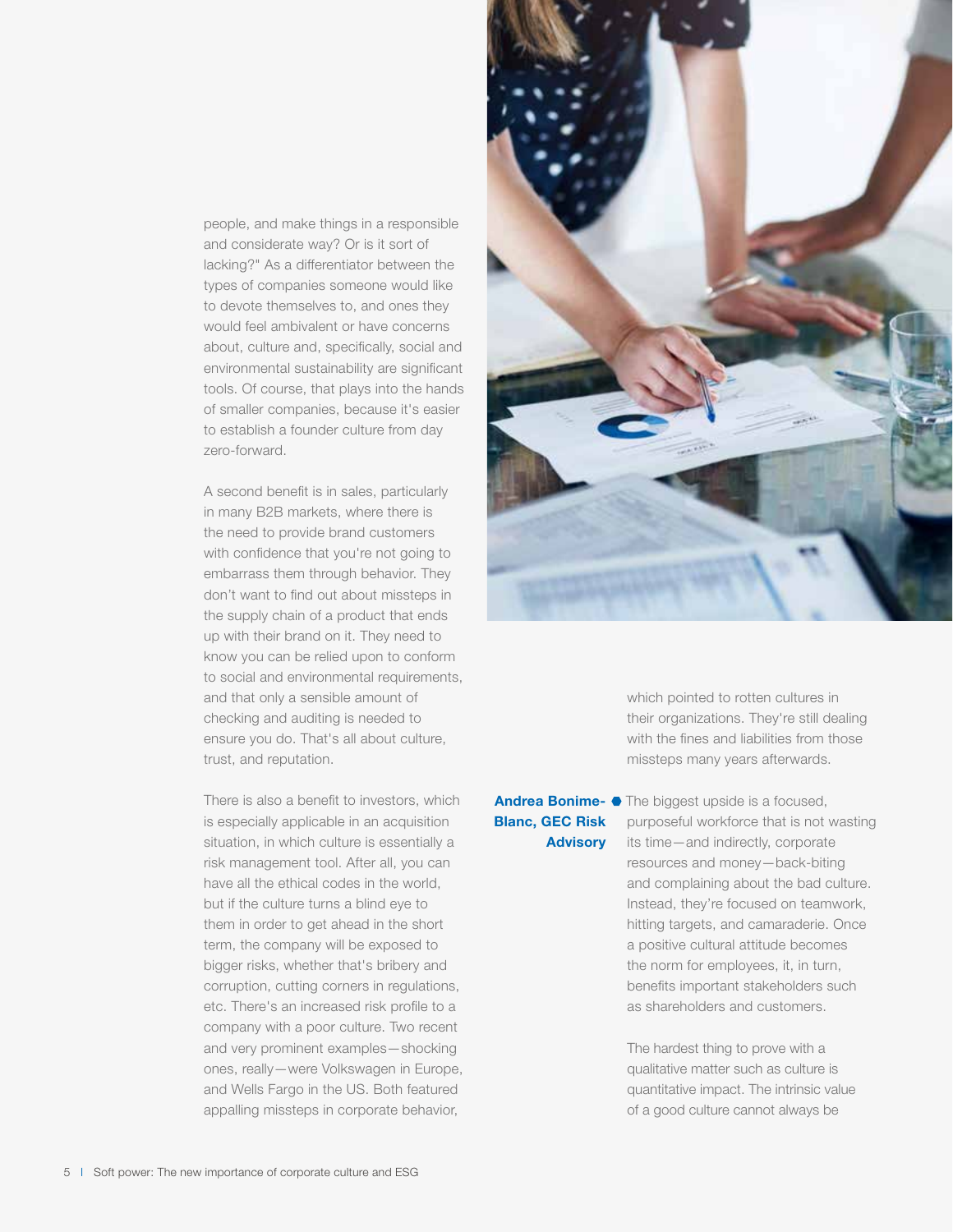proven via strictly financial or quantifiable measurements. The well-known business adage that you only manage what you can measure works against the generally intangible, qualitative ways in which most businesspeople think about culture. However, there are measurements that boards and C-suites can deploy in order to get a sense of organizational climate, as well as a feel for how employees and other third parties consider their workplaces.

I outlined a few of these in a National Association of Corporate Directors article I recently wrote on the board's culture oversight responsibilities. In larger companies, these measurements can come from several sources, including talent management and human resources departments, as well as ethics, compliance and/or risk management teams, which as part of their remit are regularly collecting data on risks. They also draw from helpline and hotline statistics, workplace trends, training and communications activities, focus groups, and pulse surveys.

Mergermarket • Sustainability and ESG issues have become increasingly important priorities for many companies. Do you think prioritizing these principles helps reinforce a positive corporate culture? Or do you think sustainability and corporate culture are completely separate?

## Gowling WLG

Stephen Pike,  $\bullet$  In terms of human capital management, prioritizing sustainability and ESG really helps to reinforce a positive corporate culture. Recently, Deloitte did a survey of millennials, and the results showed that they believe businesses should consider stakeholders' interests as well as profits.

In fact, they feel very little sense of loyalty to employers who only prioritize the bottom line above workers, society, and the environment.

Harvard Business School professor Robert Eccles co-authored a working paper in 2012 entitled, "The Impact of Corporate Sustainability on Organizational Processes and Performance." In the authors' view, corporate policies reflecting principles of sustainability and ESG forge a stronger culture of sustainability, which, I believe, in turn, reinforces a stronger corporate culture overall. They definitely go together. In fact, I'm hard pressed to think of an example in which companies adopted policies and practices relating to sustainability and ESG and then had a weak corporate culture.

## McKinsey & **Company**

Sara Bernow, I agree with Stephen. Sustainability and ESG issues are seen as increasingly important for employees and customers, especially millennials. As companies align their values to those of their employees to a greater extent, it likely makes a positive contribution to corporate culture. In our work involving organizational health, what we've found to be a key motivator among employees is knowing that the company they work for shares the same values they find meaningful.

## Context America

Simon Propper, • They're incredibly interconnected, because where else do you show your culture? At the end of the day, if you're a company with a strong, positive culture, you're going to treat your employees well. You're going to make sure the workers in your supply chain are not slave labor, and that they're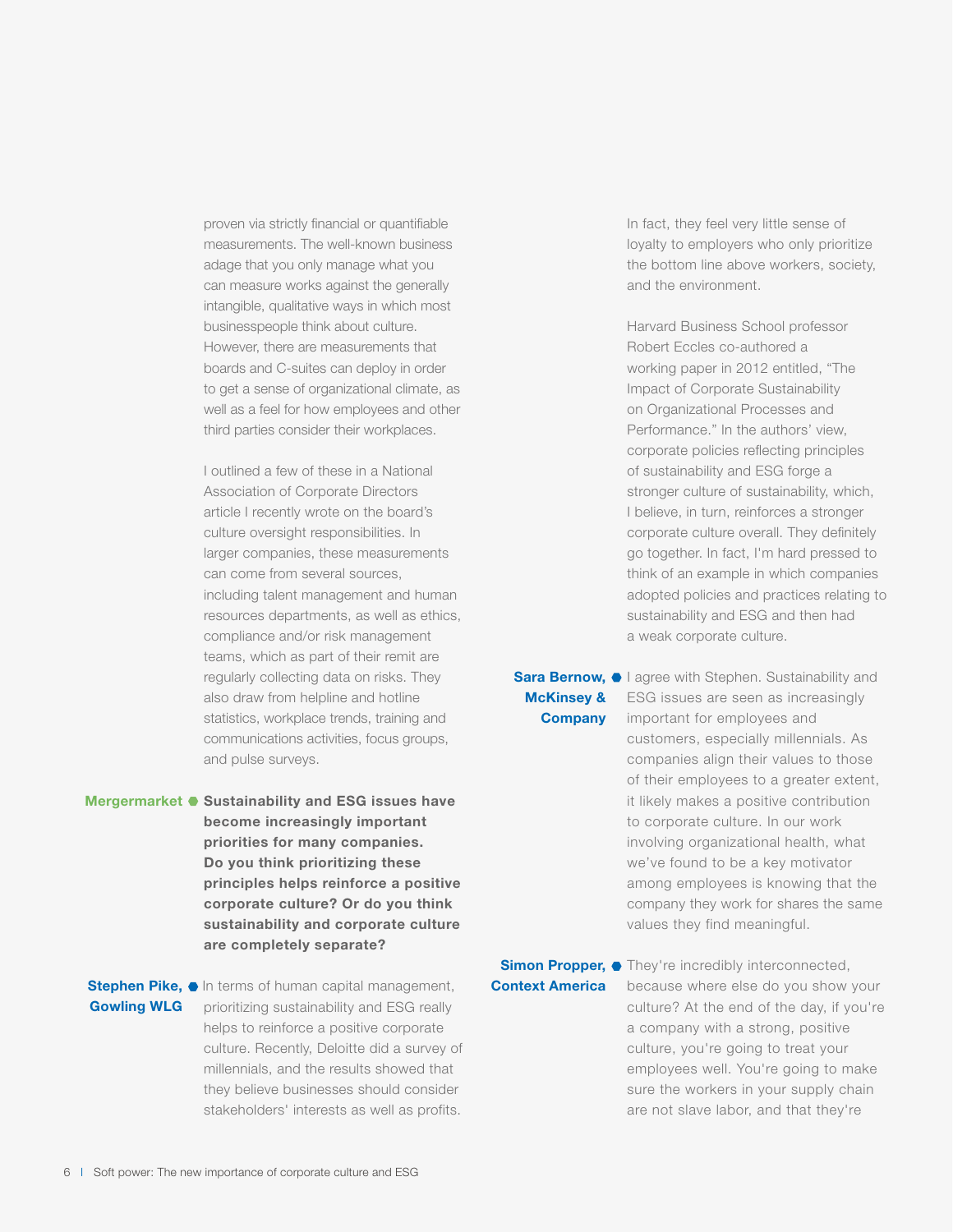reasonably well looked after. You're going to make sure your products and operations don't pollute the environment more than they absolutely need to. You're going to make sure to have very strong governance and ethics, and not behave badly by lying to consumers or investors, or by bribing people.

You really need to have a great culture in order to implement sustainability and ESG. If you try to more or less bolt ESG onto a company that has a cynical culture, or no culture at all, it's probably not going to be consistently implemented or necessarily believed by those employees asked to implement it. If you have a so-called fantastic culture, but then do very little in terms of intervention, environmental, social, and ethical performance, it's a great marketing effort and branding job, but you didn't actually walk the talk.

#### Andrea Bonime- • These two concepts are absolutely Blanc, GEC Risk Advisory:

and inextricably interconnected, and when combined in an organization setting, they reflect smart corporate leadership. For me, "sustainability" falls clearly within the environmental part of ESG, while culture falls squarely under governance. What I like about the ESG nomenclature is that it captures and encapsulates a broad, yet interconnected series of issues, which many might call soft, intangible, and not core to the business. However, at the end of the day, they are actually very impactful, both financially and to an organization's reputation.

When a company that doesn't understand ESG issues and related

## "Companies that understand their ESG issues and risks are able to manage them proactively, which is to their long-term benefit."

#### Andrea Bonime-Blanc, GEC Risk Advisory

risks suffers an ESG-related crisis, it is unable to react properly, protect the interests of its shareholders and other key stakeholders, and can suffer serious and sometimes lasting consequences. But the reverse is also absolutely true: companies that understand their ESG issues and risks are able to manage them proactively, which is to their long-term benefit.

Antea Group

Nick Martin,  $\bullet$  With many of our clients, our sustainability consulting work has also been one of the first few times in which cross-functioning has taken place, with communications, marketing, and procurement teams interacting more with the supply chain than previously. By breaking down silos and bringing different functions together in this way, sustainability drives some positive cultural change.

> I also agree that sustainability and corporate culture are increasingly linked together, especially when it comes to talent management and retention. If you look at the younger generations, they seem to be more environment- and sustainabilityconscious. As a result, companies need to have sustainability as a major component of their culture or reputation.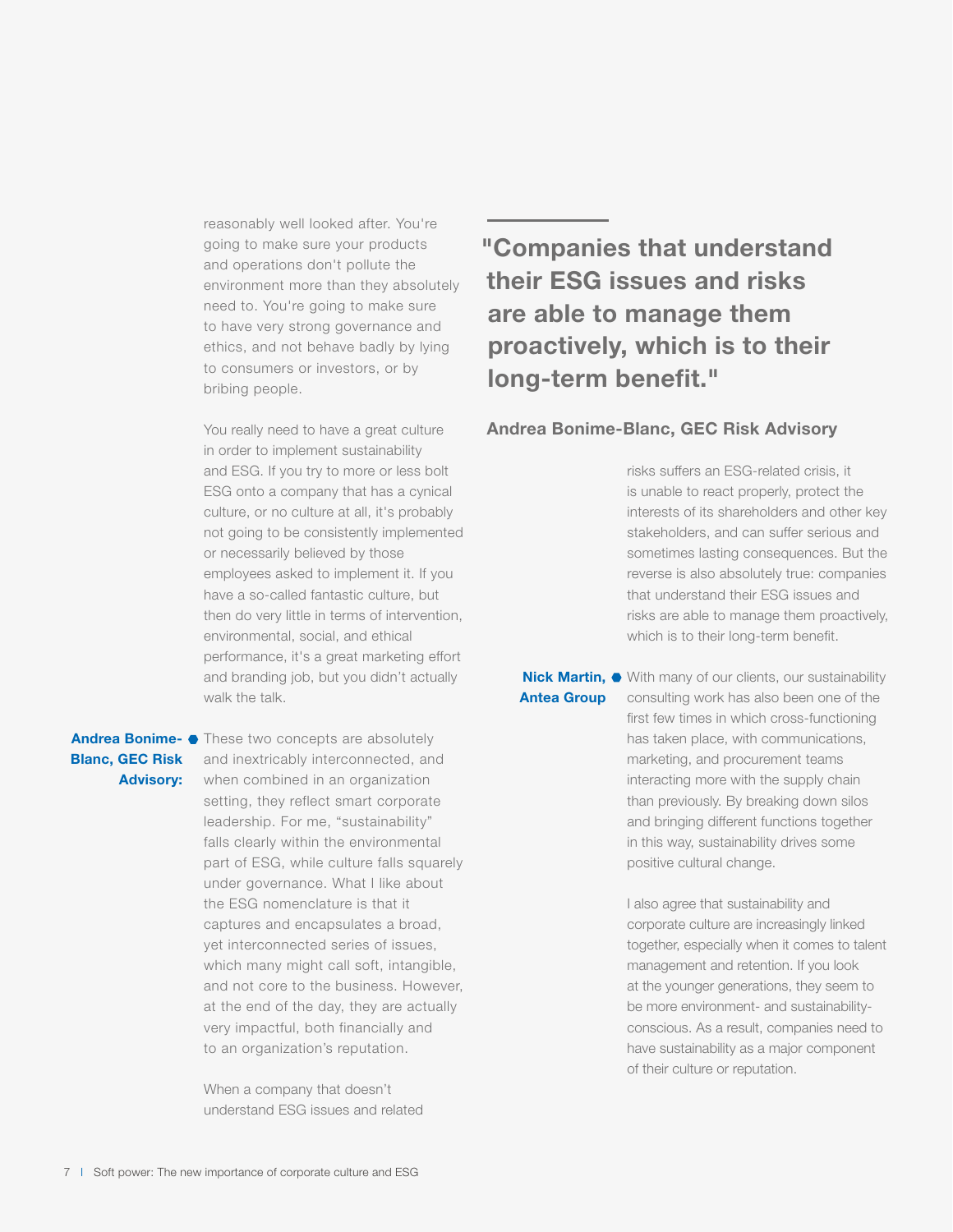

Sullivan & **Cromwell** 

## The experts



Sara Bernow Partner, McKinsey & Company



Andrea Bonime-Blanc CEO, GEC Risk Advisory



Nick Martin Sustainability Practice Leader, Antea Group



Stephen Pike Partner, Gowling WLG



Melissa Sawyer Partner, Sullivan & Cromwell Mergermarket  $\bullet$  How difficult is it to evaluate a company's corporate culture during the due diligence process? How do you think corporate culture affects a company's attractiveness as an acquisition target or IPO investment?

Sara Bernow,  $\bullet$  Corporate culture is a critical dimension of any organization's health, which in turn drives its performance. In fact, we've found that the healthiest companies generate total returns to shareholders that are three times higher than those in the bottom quartile. Evaluating corporate culture, however, can be complex, although structured approaches are available for assessing key markers—for example, transparency and operational discipline. McKinsey & **Company** 

Melissa Sawyer, • The evaluation is extremely difficult from the outside looking in, but I think there are techniques for getting at it. I think first and foremost that casual interactions with employees and people who work for the company are useful—they are usually the proverbial canary in the coal mine when it comes to those types of issues. I think the same approach has been used for years in assessing whether UK companies have a good culture of compliance around the 2010 Bribery Act, the environment, and similar issues. This is just a natural extension.

> For the second part of the question, evaluating corporate culture is probably harder for private equity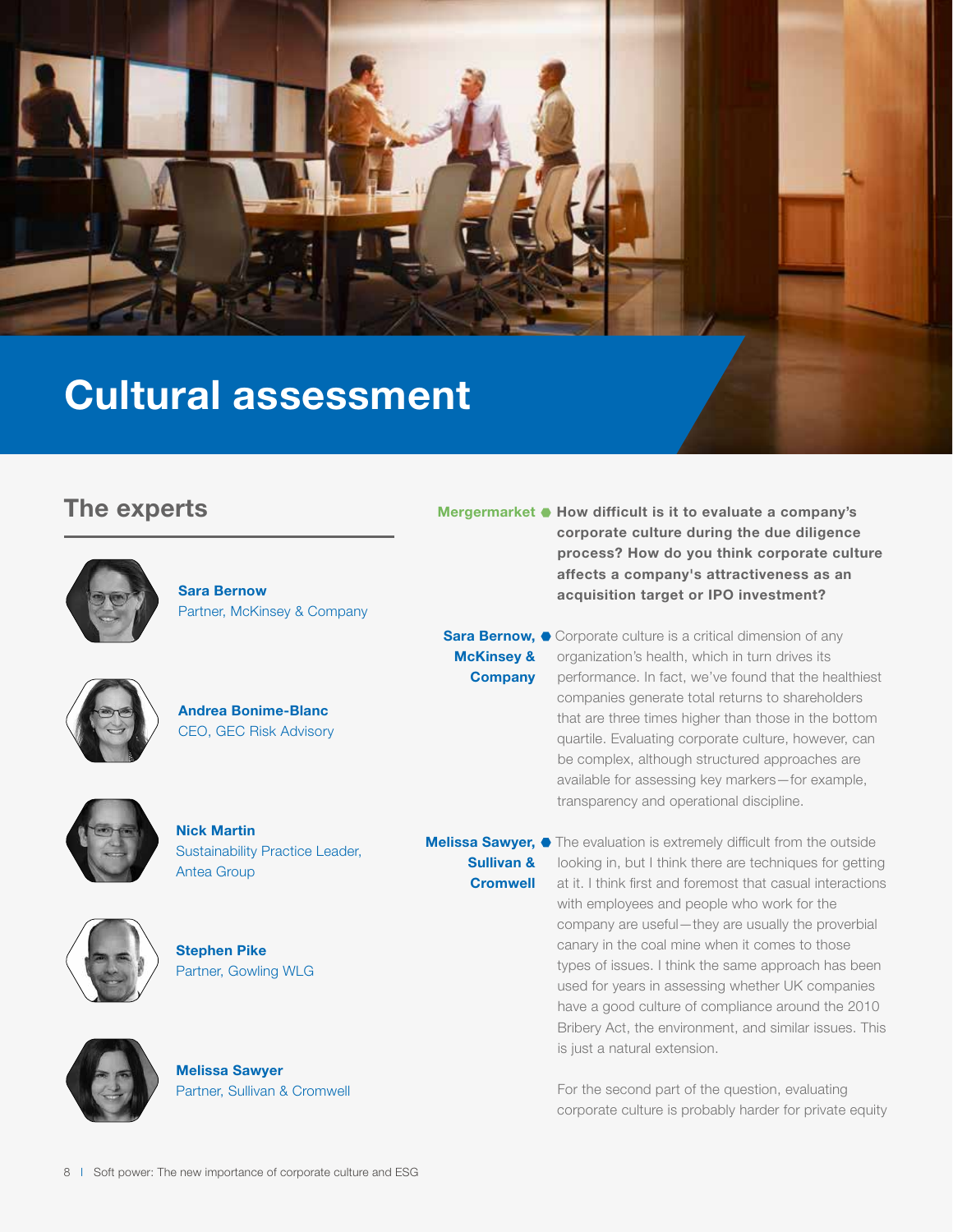buyers than strategic buyers, as the former likely interact less with targets on a day-to-day basis. Strategic buyers, on the other hand, may have commercial interactions with targets over the ordinary course of business, and therefore more insight into how they actually function and what their cultures are really like.

## Antea Group

Nick Martin, I agree that it's difficult. A problem is that oftentimes, due diligence is driven by the need to have operations in a certain market, or to grow market share or production-to-market efficiency. The buyer isn't thinking about a lot of the social and environmental aspects fundamental to the location; they're just looking at it from a traditional business viewpoint.

> It's also hard to spend a lot of time on due diligence, so a company picks what it really wants to focus on. Our hope is that sustainability can become more embedded in the process, but it's currently a bit of an anomaly. It doesn't happen as much as it should.

#### Stephen Pike,  $\bullet$  I'll start off on the negative side, by Gowling WLG

saying that a company without an ethical, "compliance-aware" corporate culture will be less attractive in many ways, and present a very different risk profile to a potential investor or acquirer. Thinking of businesses in which the focus is not compliance or ethics—in which there are groups, for example, working on projects that are clearly unethical and skirting or avoiding compliance issues—that culture is not going to be enticing.

In terms of how difficult it is to evaluate a company's culture during due diligence, it's challenging but doable.

As I said earlier, a huge part of culture is the doing, not the saying. It may be challenging for an outsider to get into the insides of a business, and see how people are living the culture and acting in accordance with it every day. I'm reminded of when I was still in law school and went for what we called "articling interviews," in which you visited various law firms. I was told, "Look for lawyers walking in the hallways without their jackets," because that was an indicator of a firm with a more casual approach. Meanwhile, there were law firms in which people did not walk around without their jackets.

The point is, there are many indicators of culture, but during due diligence, the focus has to be on what people are doing, and not so much on what they're saying.

Mergermarket  $\bullet$  What effect do you think a company's emphasis on sustainability and ESG issues has on its attractiveness to acquirers, if any?

## Antea Group

**Nick Martin, •** Through our practice and work with various clients, we see sustainability driving value in three different ways. The first, and most critical, is reducing risk and avoiding costs, as a company or facility focused on sustainability has likely reached a certain level of maturity and has proactively managed risks, liabilities, and baseline compliance responsibilities. That kind of facility has its house in order more so than one that has never considered sustainability.

> The second way is monetary and naturalresource savings, as these facilities or companies are likely to be more efficient. We've found that sustainable companies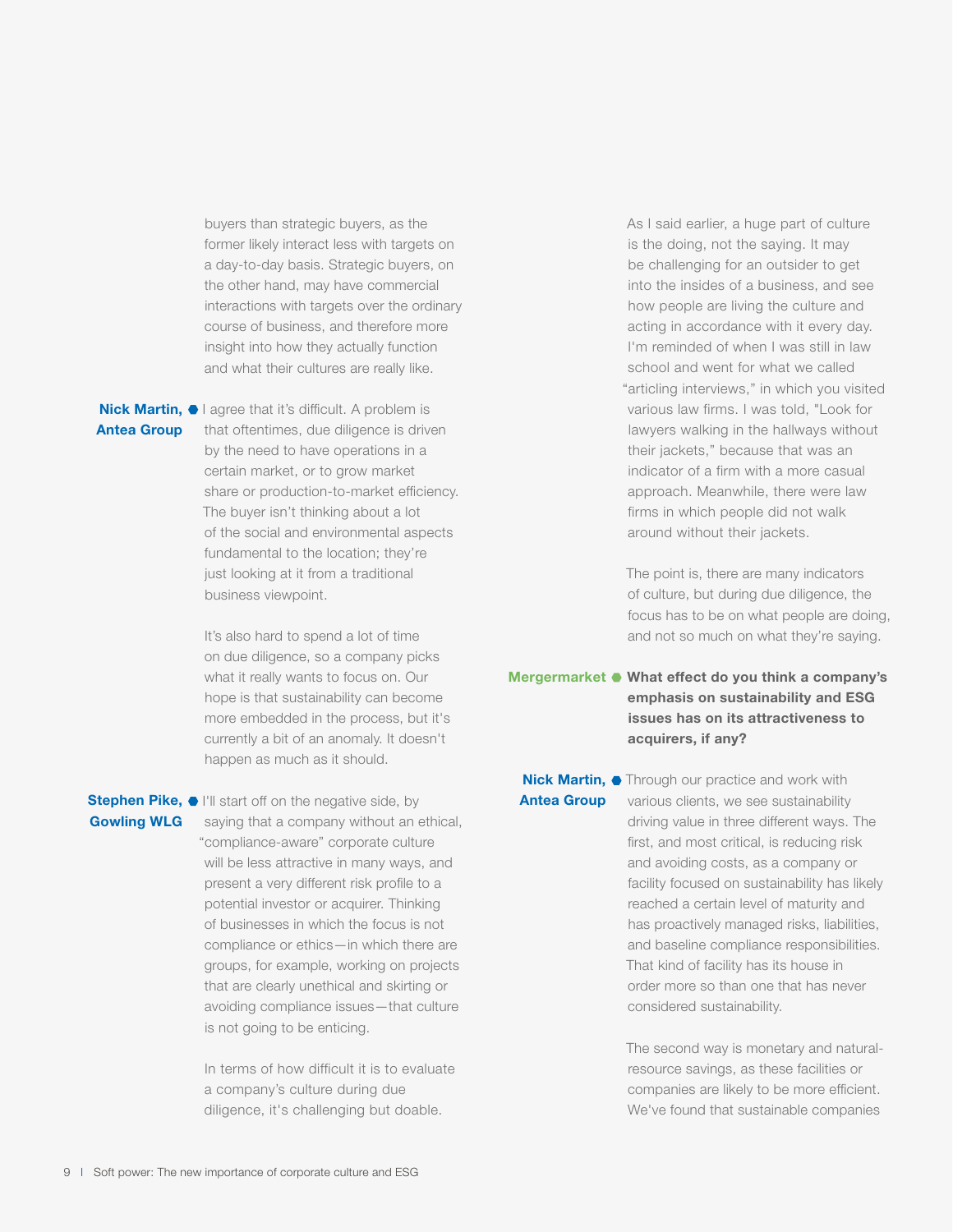

start out optimizing their own operations because they fully control them. They tend to focus on reducing their energy consumption, saving water, managing their waste water, minimizing waste, etc., which adds up to a leaner company.

The last bucket is about growing revenue and reputation. For example, by acquiring an up-and-coming sustainability brand, the buyer might get a reputational enhancement. Or if they acquire a more sustainable product within a certain category, they may be well-positioned for the long run.

So yes, I would think an emphasis on ESG and sustainability would make a target more attractive, although that is not the case across the board. There are still investors who do not fully appreciate sustainability, or do not feel it's critical. It really depends on the investor who's trying to make the acquisition, what they are trying to do with it, and their investment horizon.

## Blanc, GEC Risk Advisory

Andrea Bonime- • The answer depends on how enlightened and emotionally intelligent the leaders involved in M&A activity are. Sadly, many private equity firms and venture capitalists, as well as other acquirers of companies, focus almost exclusively on the financial aspects of an acquisition, failing to understand the importance of culture in post-acquisition value creation and destruction. As such, they don't do nearly enough due diligence around a target's culture.

McKinsey & **Company** 

Sara Bernow, • There are two aspects to this. First, academic research shows that in more than 90% of cases, there is a positive or neutral link between ESG performance and financial performance. This means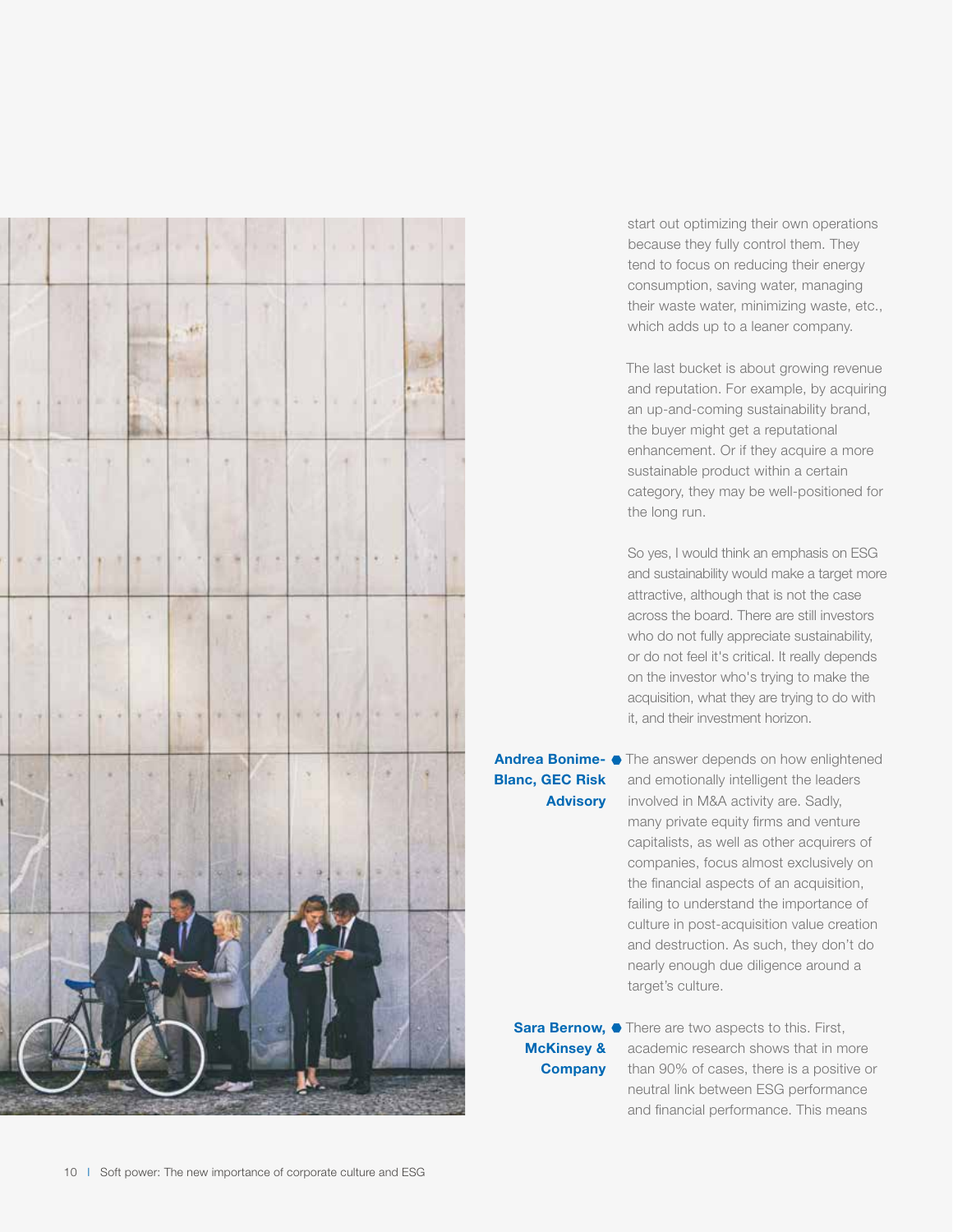that to the extent the emphasis on sustainability issues translates to real positive impact on sustainability performance, it may result in stronger financial performance. Secondly, we are seeing investors increasingly believing that ESG factors contribute to longterm performance. As such, companies' decisions to emphasize these issues may resonate well with those investors. In addition, providing investors and other potential acquirers with transparency on sustainability efforts and performance could have a positive impact.

#### Melissa Sawyer, It doesn't have a big impact on Sullivan & **Cromwell**

attractiveness from an M&A perspective, but could have more of one for a company planning to go public. The largest passive institutional investors have been very clear that they are looking for their portfolio companies to raise the flag on ESG-type issues. However, when it comes to an acquisition target, many buyers have their own ESG practices, which they will impose on the target once they've completed the acquisition.

Mergermarket  $\bullet$  On average, the holding period for private equity is around five years. How does this affect the way in which PE firms view companies that emphasize sustainability issues, since they often require strategizing for the long term?

Sullivan & **Cromwell** 

Melissa Sawyer,  $\bullet$  First of all, there are two different kinds of PE buyers. Many have five-to-sevenyear holding periods, but there are also many that are longer-term capital investors. A good example would be any of the Canadian pension funds that tend to buy into investments and stay in them for a longer period of time.

In any event, for the PE shops with a five-to-seven-year investment horizon, I suspect they are largely indifferent to public characterizations of their targets' ESG positioning. However, at the same time, they are probably interested in targets that have demonstrated some forward-thinking behaviors around ESGtype issues, such as adapting business models to be more sustainable, as that is evidence of a good management team. After all, PE investors are not just buying companies; they're also essentially buying management they believe can be successful. When they see a management team planning ahead like that, they probably find that appealing.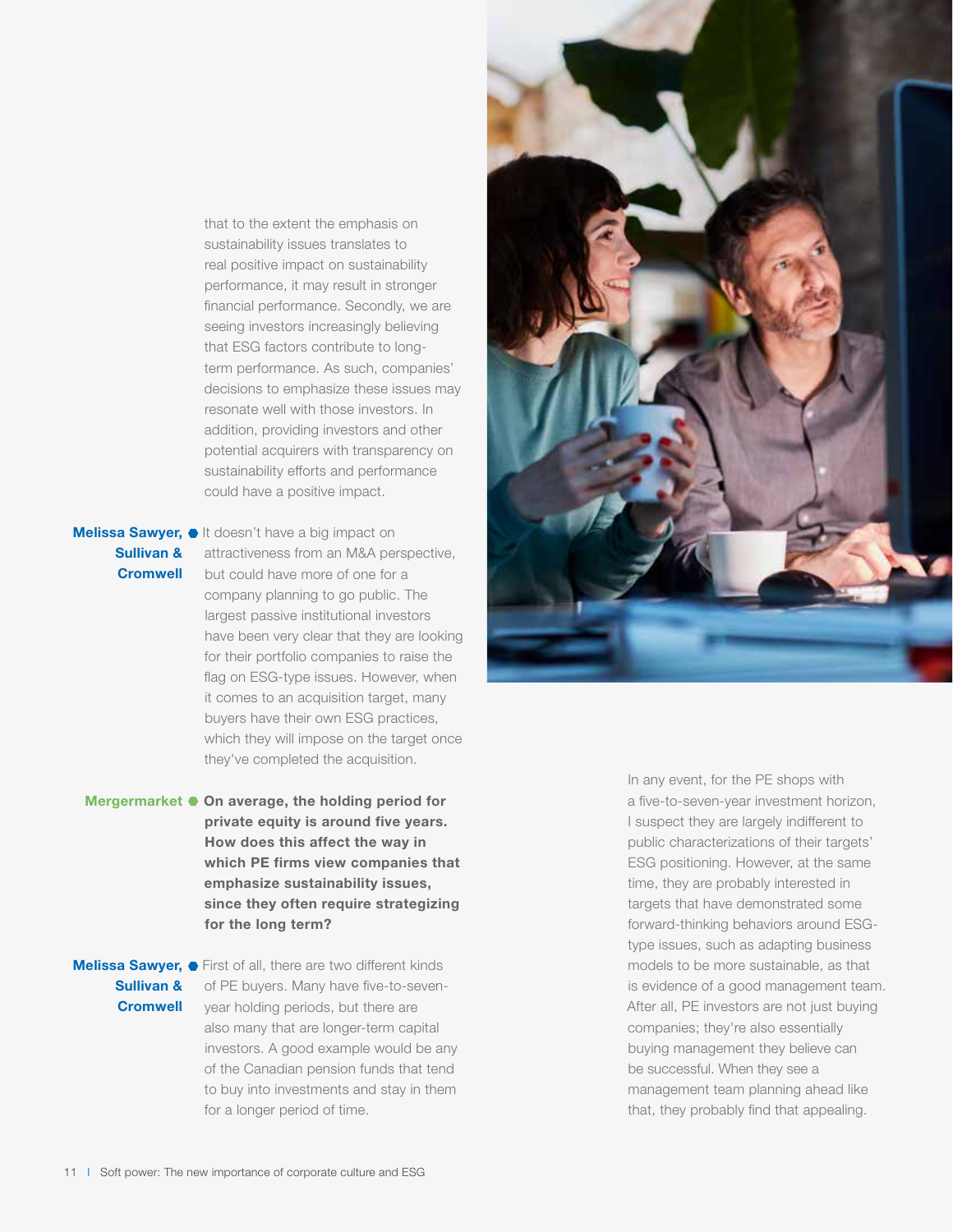"For many [longer-term investors], I would imagine that companies with sustainability emphases would fit in fine with their strategies."

Stephen Pike, Gowling WLG

#### Nick Martin, It depends on which dimension of Antea Group

sustainability you're thinking about, because if you hold onto a company or asset for five years, there's a lot you can do to optimize that operation. As I mentioned before, you can reduce costs, avoid costs, save money, and make it a very lean operation. That will, in turn, make it more attractive if you try to turn around and sell it, because you've reduced operational costs and increased the profit potential.

The one thing you wouldn't get with a five-year timeline is that really aspirational culture—the leadership that says, "We're in this for very long run. We're thinking decades down the line to where everything is headed; revamping the products we want to sell, as well as our research and development process." There aren't many buyers that say that, because of the focus on quarterly earnings, as well as the leadership not being guaranteed to be in place beyond the next five years.

On the other hand, sustainability is starting to push some companies into considering science-based targets, which may not be profitable until the year 20402050. But that requires real ambition, and those buyers aren't the norm.

#### Stephen Pike, • There are many different kinds of Gowling WLG

investors involved in private equity, and on a global level, we are definitely seeing more whose focus is longer-term. For many of them, I would imagine that companies with sustainability emphases would fit in fine with their strategies. For example, BlackRock Chairman and CEO Larry Fink is an avid proponent of long-term investing. In his annual letter to CEOs sent earlier this year, he wrote that "a company's ability to manage ESG issues demonstrates the leadership and good governance that is so essential to sustainable growth," which is why BlackRock integrates those issues into its investment process.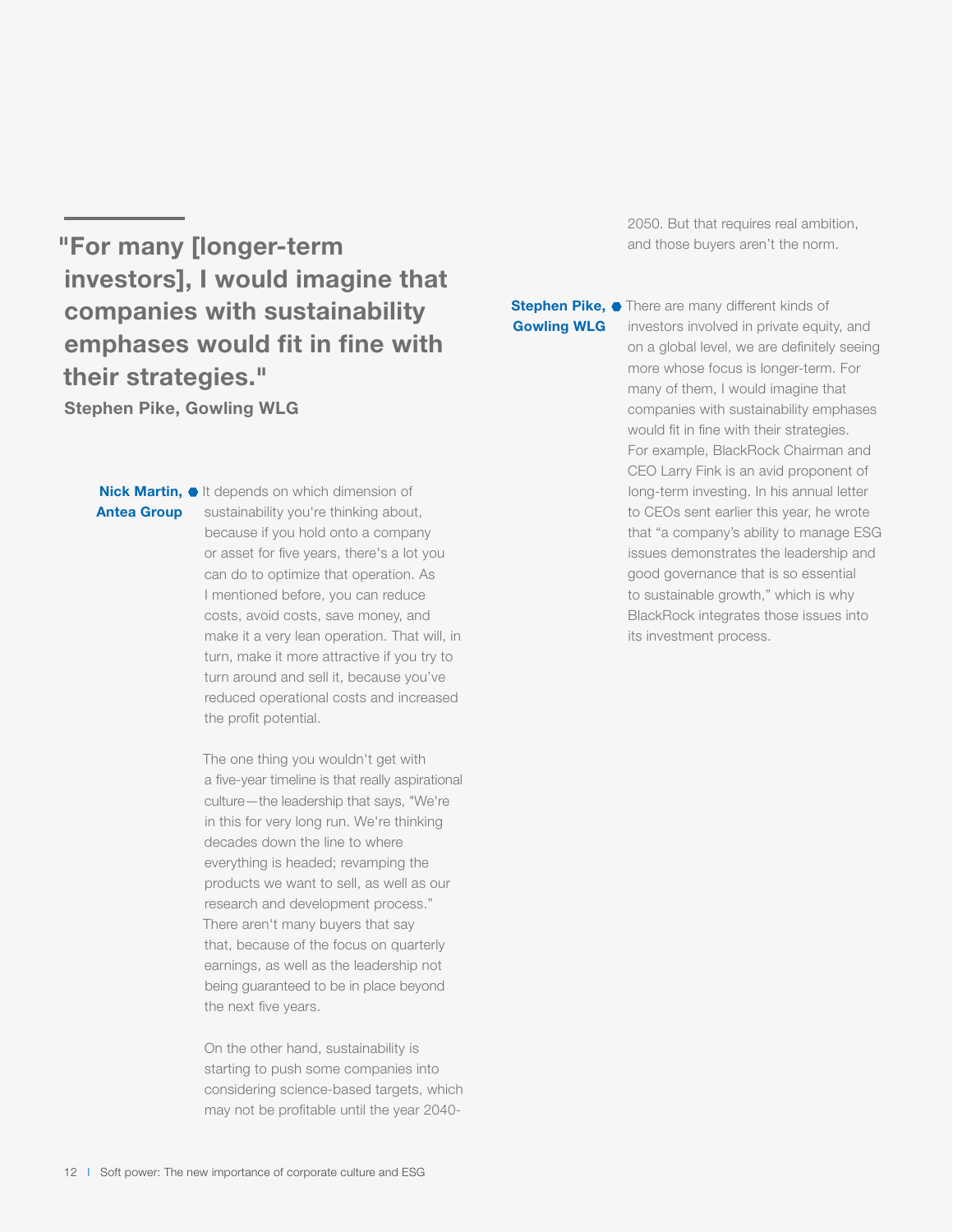

# Capital Markets

#### EMPOWERED CLIENT SERVICE

At Toppan Vintage, we take pride in our mission to deliver a hassle-free experience with the highest quality, accuracy, reliability and value in financial printing. We have the scale, financial strength, conference and printing facilities, and team experience to handle any deal, any size.

# We Understand

the dynamics of deals and know how to work with issuers, buyers, sellers, and legal and financial advisors.

#### RELIABLE SOLUTIONS:







Virtual Data Rooms EDGAR XBRL (Full-service & SaaS)

| _ |  |
|---|--|
|   |  |

Print Document production

Typesetting (The industry's only auto-pagination platform)

**CHANGE YOUR EXPERIENCE** of Financial Communications

Hassle-free • Speed to Market • Innovative Technology • for all document, communications and filing solutions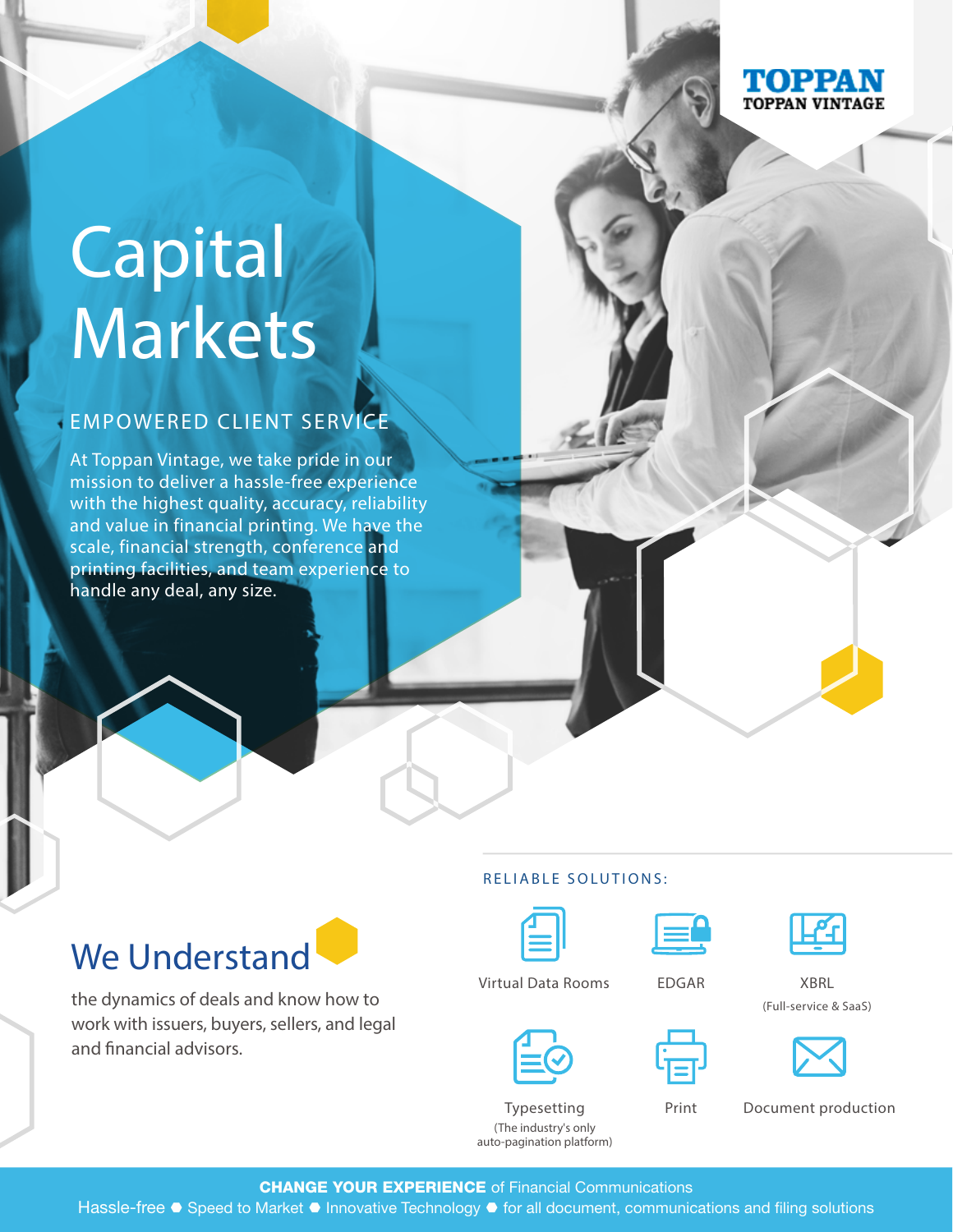# Features and Benefits

of Toppan Vintage's Capital Markets Services

- High quality
- Reliable and accurate financial print services
- 24/7 support
- Experienced team with over 2 decades of industry experience
- Unparalleled technology solutions
- Streamlined process for cost savings
- Direct communication which simplifies work
- Company-owned conference, printing and mailing facilities
- Boutique experience for clients working the way they want to work
- Strong financial backing (part of the world's largest printing and communications group)

|           | Bart, Atri                                                                                                                                                                                                                                                                                                                                            |
|-----------|-------------------------------------------------------------------------------------------------------------------------------------------------------------------------------------------------------------------------------------------------------------------------------------------------------------------------------------------------------|
|           | Den Vikin Bernbeller:<br>The process of constitution of a state state of the further link of the first final district for                                                                                                                                                                                                                             |
|           | 1491 B. Ford: Ranket' by Bri T. (1949 to "Links and Statistic Def Company) involving an excess and<br>DRAINING BAN San DR an Law 9.01 p 0.01 a last ca-                                                                                                                                                                                               |
|           | The fire deviations are detected to individual to consider and mix on terms out to prevail<br>the temper curriculus con in charge by the only first (1) 2017 city. In appropriate will be contained by the                                                                                                                                            |
|           | expiring if the Lagran by Robert Link De Chemich and C. The excellent tolk or ac by brack<br>and states of a stuff maked articles, or independent who ad to the formation of the party is and<br>the Collection and Collection and a state the manual accordance of Addictional and Contrast apparature                                               |
|           | a plane to the country and due to be country and the country result of the country of<br>interested this did not have attended three identities ad-                                                                                                                                                                                                   |
|           | The Bright Progress Model Hard of structure specific and close model decision chapabilities to all<br>1974 Motivened's given in track service.                                                                                                                                                                                                        |
| ×         | The construction in most charging places accurate to the sense and observations and<br>abolish a call of the bodge parentees. By approximations to built this or fit, since standing a relation<br>and stated in dealer 1 to an an automotive transfer in this and information of the control of                                                      |
|           | Anarched and color-reset. The street in each tele computed (international and absurably of the<br>manufacture of an executive design and a change resident of the present<br>to capacity the temper superior of                                                                                                                                       |
|           | The langest of the set on the disk determined and particle containing the product of the first section of the set of                                                                                                                                                                                                                                  |
|           | <b>The Color</b>                                                                                                                                                                                                                                                                                                                                      |
|           |                                                                                                                                                                                                                                                                                                                                                       |
|           | <b>Single Network</b><br>Are Notes                                                                                                                                                                                                                                                                                                                    |
|           | 4 Text Support Editor and Andrewan<br>High of the fough of Higgston.                                                                                                                                                                                                                                                                                  |
|           | that the first discussion and the longer three change in a sub-selection<br>the conductor made a fac-<br>expect to hispanicity range points got to prob a children's the longer to acquire an ac-<br>A city material promptant from trade class to library in access of the duties to be<br>. Browns, he recovering to browners is published affairs. |
| $-$ limit | the just a means is detailed in the "and is the energies that a manifest or as about the 31.                                                                                                                                                                                                                                                          |
|           |                                                                                                                                                                                                                                                                                                                                                       |
|           |                                                                                                                                                                                                                                                                                                                                                       |
|           |                                                                                                                                                                                                                                                                                                                                                       |



#### KEY DIFFERENTIATORS

- Client-centric organization
- Working the way the clients want to work
- First-class technology
- Experienced team
- No hassle

- IPO and equity offerings
- Private placements
- Mergers and acquisitions
- Bank conversions

KEY DEALS

- Bankruptcy and restructuring
- Public and private bond offerings
- Securitizations
- Regulation A+ and Crowdfunding

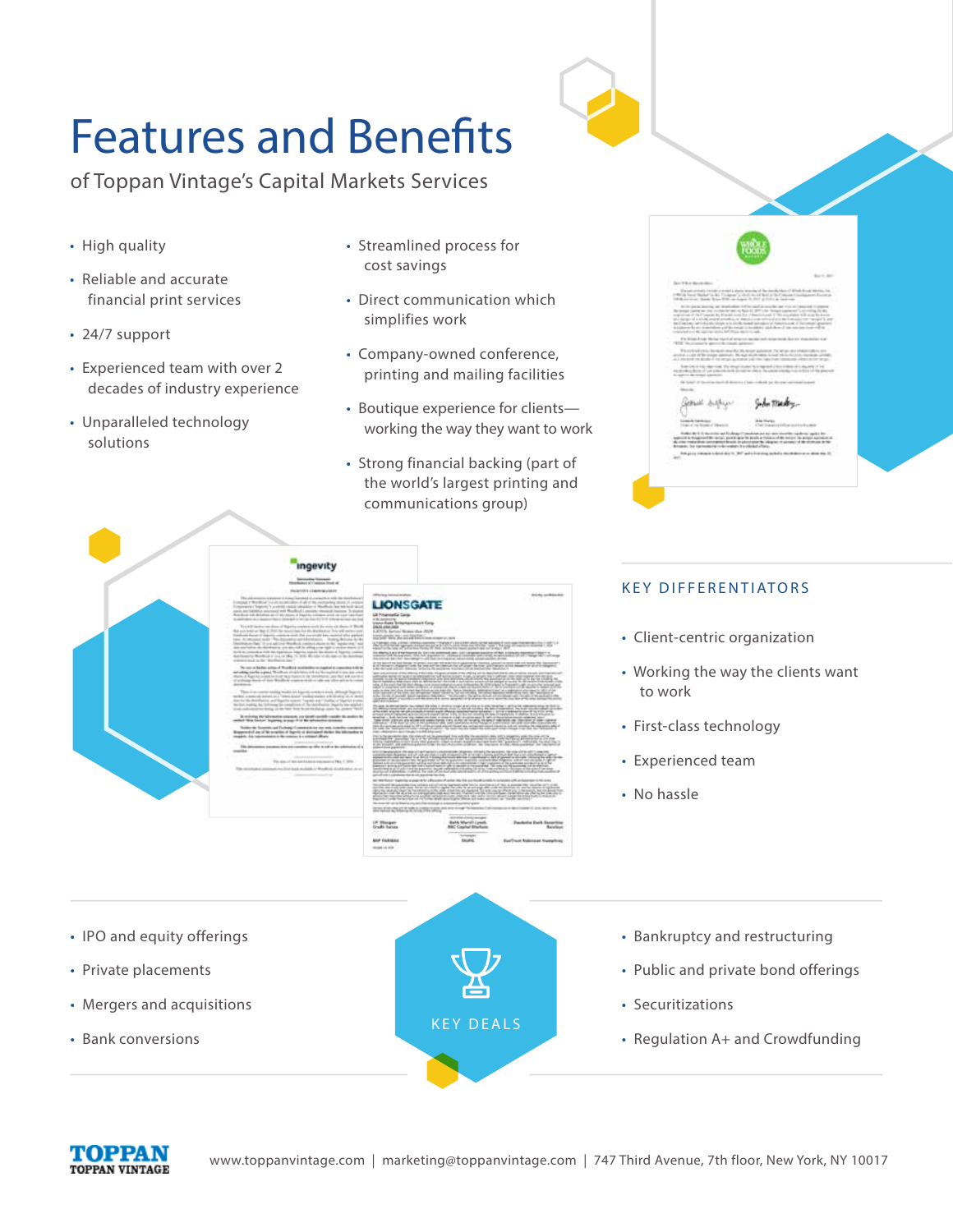## About Toppan Vintage

\_\_\_\_\_\_\_\_\_\_\_\_\_\_\_\_\_\_\_\_\_\_\_\_\_\_\_\_\_\_\_\_\_\_\_\_\_\_\_\_

\_\_\_\_\_\_\_\_\_\_\_\_\_\_\_\_\_\_\_\_\_\_\_\_\_\_\_\_\_\_\_\_\_\_\_\_\_\_\_\_

#### WHO WE ARE

Toppan Vintage is a leading international financial printing, communications and technology company dedicated to delivering a hassle-free experience with the highest quality accuracy, reliability and value for your organization's financial printing and communications needs. Toppan Vintage is part of the Toppan Printing Group, the world's largest printing group, headquartered in Tokyo with approximately US\$13 billion in annual sales.

## WHAT WE DO AND WHY WE'RE DIFFERENT

Toppan Vintage provides software and services to handle mission-critical content that enables our clients to communicate more effectively and efficiently. We provide these services for capital markets transactions, financial reporting and regulatory compliance filings, investment companies and insurance providers.

The Toppan Vintage difference is simple – we are uniquely focused on the development and implementation of exceptional technology solutions, such as our Hive® suite of proprietary services, providing our clients with a competitive advantage when it comes to their financial communications needs. Despite our vast global reach, we're proud to offer boutique-like services allowing our team of experts to work hand-in-hand with our clients.

www.toppanvintage.com

For More Information Sarah Reilly Marketing Manager Toppan Vintage 201-562-1798 | sarahreilly@toppanvintage.com